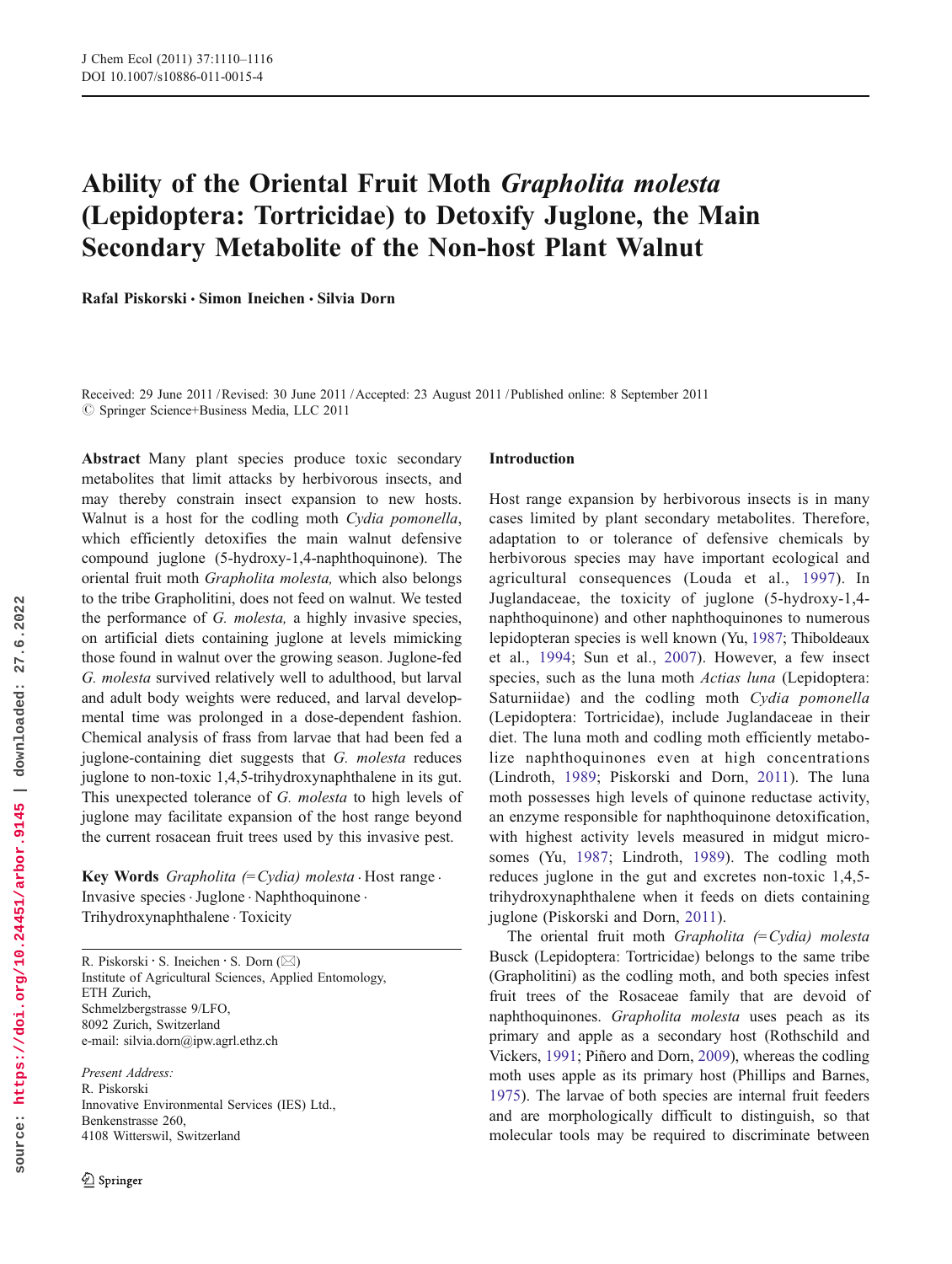them (Chen and Dorn, 2009). Despite these similarities, infestation by the highly invasive pest G. molesta has not been reported on Juglandaceae or other plants that contain naphthoquinones, in contrast to the codling moth, which thrives on walnut (Phillips and Barnes, 1975; Piskorski and Dorn, 2011). Juglone contents in walnut fluctuate over the season (Radix et al., 1998; Colaric et al., 2005; Solar et al., 2006; Stampar et al., 2006), and survival rates of the codling moth were high at the lower juglone level and moderate at the higher level reported for this plant species. Concentrations of juglone that were double the maximum juglone content in walnut were lethal to the codling moth larvae (Piskorski and Dorn, 2011), indicating that detoxification is limited even in a herbivorous species adapted to walnut (Barnes, 1991) and its naphthoquinones. We hypothesized that the oriental fruit moth may be unable to detoxify juglone, thus limiting its potential to use walnut as a host. However, by using performance bioassays we showed that G. molesta can survive on a diet containing juglone, and chemical analysis of larval frass suggests the ability of this species to reduce this compound in its digestive tract.

### Methods and Materials

Insects Larvae of the oriental fruit moth were collected from a peach orchard in Trentino, Italy, in 2007 and reared in the laboratory under controlled conditions [16 : 8 hL:D cycle at 26/24°C and 60% relative humidity (r.h.)]. Upon emergence, the adults were transferred to a paper cylinder with moist cotton (Hern and Dorn, 1999). Neonate larvae were transferred to Petri dishes and allowed to feed on an artificial diet as specified below. Corrugated cardboard strips were offered for pupation. Unfed first-instars  $(24 \pm$ 12 h-old) were used for bioassays.

Artificial Diet The diet offered to larvae was a soya flourbased artificial diet devoid of any fruit material, used in mass rearing of the oriental fruit moth in our laboratory (Torriani et al., 2010). Juglone was added at the end of diet preparation; the diet was homogenized and distributed into plastic Petri dishes of 55-mm diam to yield a 4-mm thick layer (Piskorski and Dorn, 2011). Juglone (purity≥97%; Sigma-Aldrich, Buchs, Switzerland) was added to the diet at concentrations of 5, 25, and 50 mg/g dry weight (d.w.), with the first two concentrations corresponding to the minimum and maximum of the seasonally fluctuating juglone content in walnut husks (Radix et al., 1998; Stampar et al., 2006; Piskorski and Dorn, 2011). The diet was prepared directly prior to conducting the bioassay. Juglone was stable throughout the diet preparation and bioassay (Piskorski and Dorn, 2011).

Effect of Juglone on G. molesta Performance First-instar larvae of G. molesta  $(N=30-34$  per juglone concentration) were placed individually with a fine brush into Petri dishes with artificial diet containing juglone or with juglone-free diet (Piskorski and Dorn, 2011). Insects were allowed to develop under controlled conditions with a 16 : 8 hL:D cycle at 26/24°C and 60% r.h. Corrugated cardboard strips were attached to the inner wall of each Petri dish lid after 7 d of feeding to allow for pupation.

Development was monitored daily from day 7 onwards, i.e., before the larvae were expected to terminate feeding prior to pupation. Larval developmental time was recorded as the number of days from introduction of the larva onto the diet until its entry into the cardboard strip for pupation. Pupal developmental time was recorded as the period between larval entry into the cardboard strip and adult emergence, thus including any non-feeding prepupal stage the larva may have undergone (Notter-Hausmann and Dorn, 2010; Piskorski and Dorn, 2011). Larval survival was assessed as the proportion of individuals that entered the cardboard strip in relation to those that had been introduced as first-instar larvae. Pupal survival was assessed as the proportion of emerged adults in relation to the number of individuals that had entered the strip (Notter-Hausmann and Dorn, 2010; Piskorski and Dorn, 2011).

To track sublethal effects, the weight of adults was recorded upon emergence (Velten et al., 2007; Piskorski and Dorn, 2011); within 24 h of emergence the adults were killed by freezing, dried for 24 h in a 60°C oven, and weighed. To determine the larval weight gain, fresh weights of larvae were recorded on the 9th day of feeding (Piskorski and Dorn, 2011), i.e., when all larvae were still feeding and none had yet entered the non-feeding prepupal stage.

Fate of Juglone To follow the fate of juglone in insects feeding on the diet that contained juglone at 25 mg/g d.w. the following samples were analyzed: (1) frass, which was collected only from larvae  $(N=8)$ , which successfully entered the pupal stage; (2) larval regurgitant  $(N=12)$ , collected by gently touching the head with a micropipette and collecting the fluid; (3) larval hemolymph (up to 1  $\mu$ l from each larva;  $N=12$ ), collected with a micropipette directly from each insect after cutting its cuticle from head to abdomen on the ventral side; (4) fed late-instars, i.e., larvae containing filled guts  $(N=12)$ ; (5) starved late-instars  $(N=6)$ , which were placed for 17 h in Petri dishes, devoid of any food, on humid filter paper to empty their gut prior to analysis; (6) pupae  $(5-7 \text{ d-old}; N=8)$ ; (7) newly emerged adults  $(N=12)$  (Piskorski and Dorn, 2011). Samples  $(2)$ – $(5)$ were collected after a 9-d-feeding period. Samples (1), (2), and (7) (frass, regurgitant, and adults) were taken from insects subjected to the performance trial, whereas samples (3)–(6) (body tissues) were prepared in a separate trial.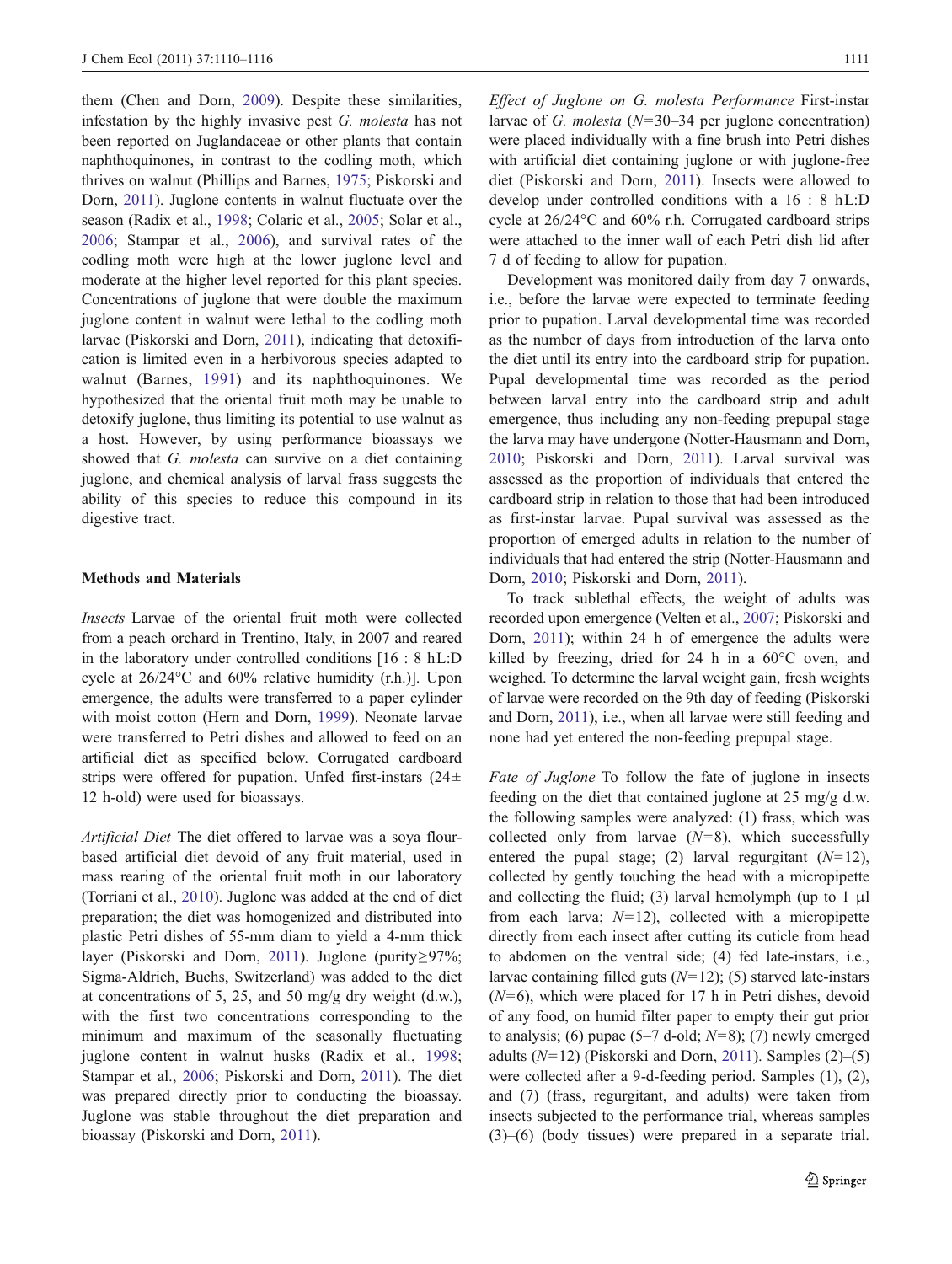Insects were killed by freezing, freeze-dried, and ground before extraction. Samples of each type were pooled. All samples were extracted twice with a  $CHCl<sub>3</sub>:MeOH$ (2:1) mixture (5 ml, or 0.5 ml for regurgitant and hemolymph, 10 min sonication) (Piskorski and Dorn, 2011), the two extracts were combined, and analyzed with gas chromatography–mass spectrometry (GC-MS).

Chemical Analysis GC-MS analysis was performed with a 6890 GC-5973 MS instrument (Hewlett-Packard, Palo Alto, CA, USA) equipped with a  $30 \text{ m} \times 0.25 \text{ mm}$  i.d., 0.25  $\mu$ m, DB-5 ms column (J&W Scientific Inc., Folsom, CA, USA). Helium was used as carrier gas at a constant flow (1.0 ml/min); an aliquot of each sample  $(1 \mu l)$  was injected. The oven temperature was kept at 50°C for 2 min, then increased to 320°C at a rate of 10°C/min, and kept at that temperature for an additional 10 min. Electron ionization (70 eV) mass spectra were recorded with ion source temperature of 230°C, and quadrupole temperature of 150°C. Identification of juglone and 1,4,5-trihydroxynaphthalene was based on chromatographic and mass spectrometric characteristics and confirmed with synthetic standards; 1,4,5-trihydroxynaphthalene was synthesized previously in our laboratory (Piskorski and Dorn, 2011). Linear retention indices (RI) were calculated using  $n$ alkanes as standards and argon as an unretained compound (Piskorski et al., 2007). If juglone or related compounds were not detected in a given extract, the extract was concentrated and re-analyzed.

Statistical Analysis Developmental times and larval and adult weights were analyzed across treatments using

analysis of variance (ANOVA) followed by Tukey's post *hoc* test. The  $\chi^2$ -test was used to test for differences in the number of surviving individuals between treatments; survival on the control diet served as baseline value. The statistical analyses were performed with the JMP 8.0 software (SAS Institute Inc., Cary, NC, USA).

## Results

Effect of Juglone in the Artificial Diet on G. molesta Performance Juglone concentrations reflecting the minimum of the seasonally fluctuating level in walnuts (5 mg/g d.w.) did not have any direct effect on survival rate of G. molesta, whereas concentrations reflecting the maximum level (25 mg/g d.w.) significantly affected larval and pupal survival, reducing the number of individuals that reached adulthood by one third compared to the control (Table 1). Amending the diet with a juglone concentration (50 mg/g d.w.) that reflected twice the maximal level reported from the field completely prevented larval development, and all larvae on that diet died within a few days.

A similar effect was observed for larval developmental time (Table 2). Mean developmental time of larvae feeding on diet supplemented with juglone at a concentration representing the lowest natural levels was not affected. Significantly prolonged development time of larvae fed on diets containing the highest juglone level reported from the field was observed. It lasted nearly twice as long as in the control. Pupal developmental time

Table 1 Percent survival of *Grapholita molesta* reared on the artificial diet containing juglone

| Diet                               | $N^a$            | Developmental stage | Actual survival<br>rate to the stageb | Apparent survival rate<br>during the stage <sup>c</sup> | P <sup>d</sup> |
|------------------------------------|------------------|---------------------|---------------------------------------|---------------------------------------------------------|----------------|
| Juglone 5 mg/g                     | 34               | Larva               | 100                                   | 94                                                      | ns             |
|                                    | 32               | Pupa                | 94                                    | 97                                                      | ns             |
|                                    | 31               | Adult               | 91                                    |                                                         |                |
| Juglone 25 mg/g                    | 32               | Larva               | 100                                   | 66                                                      | ***            |
|                                    | 21               | Pupa                | 66                                    | 86                                                      | $\ast$         |
|                                    | 18               | Adult               | 56                                    |                                                         |                |
| Juglone 50 $mg/g$                  | 32               | Larva               | 100                                   | $\Omega$                                                | ***            |
|                                    | $\boldsymbol{0}$ | Pupa                | $\mathbf{0}$                          | $\theta$                                                |                |
|                                    | $\mathbf{0}$     | Adult               | $\mathbf{0}$                          |                                                         |                |
| Control $(=$ basis for comparison) | 30               | Larva               | 100                                   | 90                                                      |                |
|                                    | 27               | Pupa                | 90                                    | 96                                                      |                |
|                                    | 26               | Adult               | 87                                    |                                                         |                |

<sup>a</sup> The number of individuals entering a given developmental stage

<sup>b</sup> The percentage of individuals that successfully entered the stage in relation to those that had been introduced as first-instar larvae

<sup>c</sup> The percentage of individuals that successfully entered the next developmental stage in relation to those in the respective stage

<sup>d</sup> ns  $P \ge 0.05$ ; \*  $P \le 0.05$ ; \*\*\*  $P \le 0.001$  (comparison of apparent survival rate with  $\chi^2$ -test; survival on the control diet served as baseline value)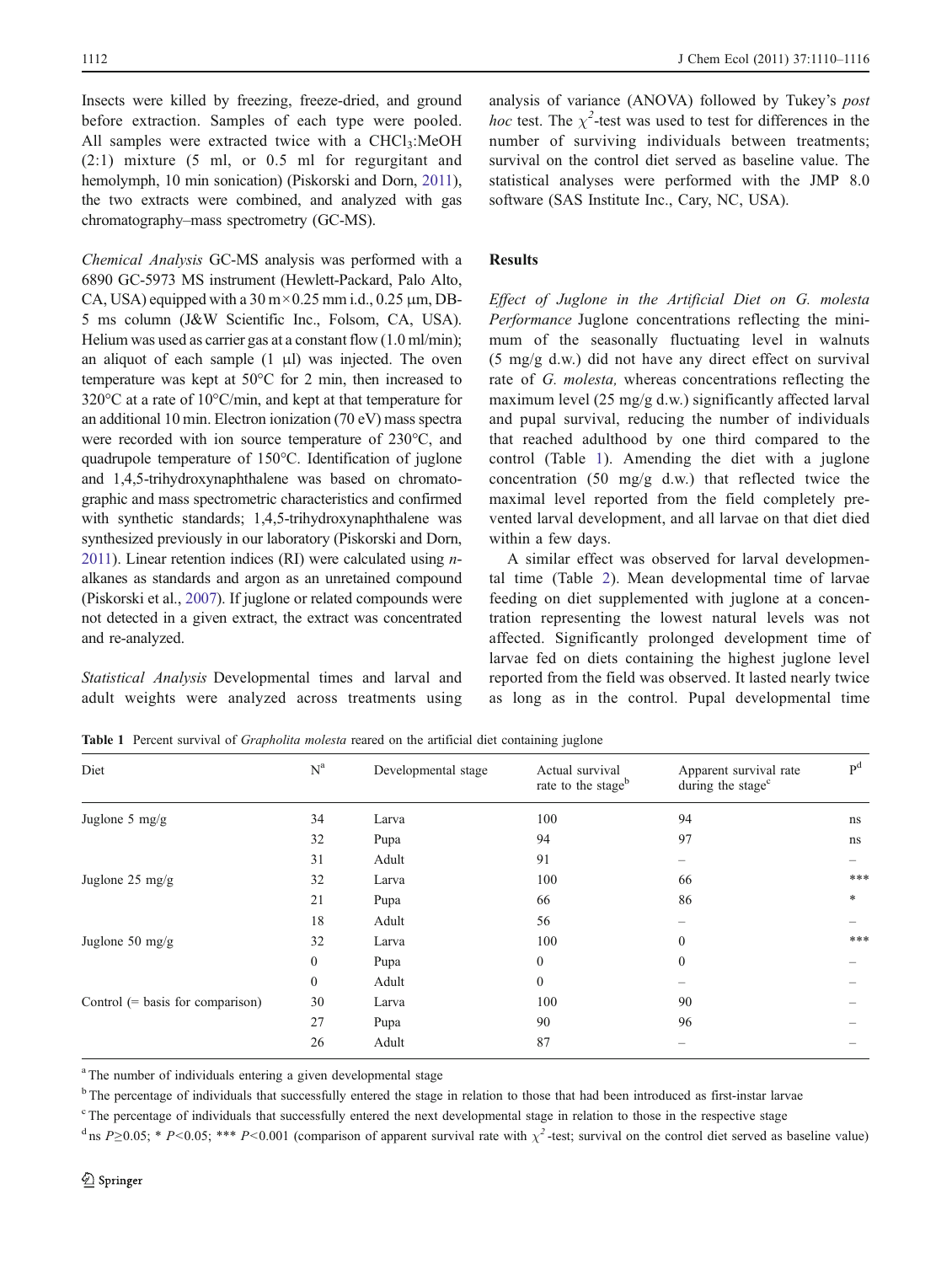Table 2 Developmental time of immature stages of Grapholita molesta reared on artificial diets containing juglone

|                              | Larva $(d)^a$         | Pupa $(d)^a$          |
|------------------------------|-----------------------|-----------------------|
| Juglone 5 $mg/g$             | $11.7 \pm 0.3$ (32) a | $10.4 \pm 0.1$ (31) a |
| Juglone $25 \text{ mg/g}$    | $19.9 \pm 0.9$ (21) b | $11.1 \pm 0.2$ (18) a |
| Juglone 50 mg/g <sup>b</sup> |                       |                       |
| Control                      | $10.6 \pm 0.2$ (27) a | $10.1 \pm 0.1$ (26) a |
|                              |                       |                       |

<sup>a</sup> Mean values±SEM of the number of individuals given in brackets. Different letters after the mean indicate significant differences between treatments in a column at  $P < 0.05$  (comparison between treatments with ANOVA and Tukey's *post hoc* test)

<sup>b</sup> No development at the larval stage

remained unaffected at both of these juglone concentrations (Table 2).

Sublethal effects of juglone on insect weight were noted. After 9 days, larvae feeding on diets containing juglone had significantly lower weights compared to larvae feeding on the control diet (Table 3). Larval weight was reduced only about 10% by the low juglone diet, but was reduced 95% by levels of juglone similar to the highest levels reported in walnut. Adult weights were reduced approximately 25% for larvae fed diets containing the high level of juglone reported from walnut husks (Table 3).

Fate of Juglone To understand the successful development of G. molesta feeding on diet containing juglone, chemical analysis of larval exudates, hemolymph, and insect bodies was performed in search of juglone or its likely metabolites. In larval frass, the reduced form of juglone, 1,4,5 trihydroxynaphthalene, was detected in relatively high concentrations compared to juglone, with a ratio of 1.22 : 1.00 (1,4,5-trihydroxynaphthalene : juglone). In fed larvae, the guts contain food and digesta, and traces of both juglone and its reduced form were detected. In starved larvae, the gut is empty and neither juglone nor its reduced form were present. Furthermore, neither these nor related phenolic or quinone derivatives were detected in larval regurgitant, in larval hemolymph, in pupae, or in adults. Other likely derivatives of juglone were not detected in any of the samples.

#### Discussion

The oriental fruit moth G. molesta, which has not been reported to use plants containing naphthoquinones as hosts, successfully achieved adulthood on diets supplemented with juglone at levels reflecting those found in walnut husks. At juglone concentrations reflecting the minimum and maximum of the seasonally fluctuating levels (Radix et al., 1998; Stampar et al., 2006), survival rates to adulthood

were 90% and more than 50%, respectively, of the control survival rate. Survival rates observed in an analogous experiment with the codling moth C. pomonella, which readily accepts walnut as a host, were similar at the low juglone concentration, and only approximately 20% higher at the high juglone concentration (Piskorski and Dorn, 2011).

Sublethal effects observed in juglone-fed G. molesta consisted of slightly reduced larval weight gain at the low juglone concentration, and prolonged developmental time as well as reduced larval and adult weight at the high juglone concentration as compared to the control. These effects qualitatively resemble those found recently for C. pomonella (Piskorski and Dorn, 2011), but they are quantitatively more pronounced in G molesta. Development was completely prevented in G. molesta at the juglone level reflecting twice the maximum reported from the field, suggesting that the adverse effects were dose dependent. Similarly, none of the C. pomonella larvae exposed to this excessively high level of juglone survived (Piskorski and Dorn, 2011), indicating that even in a herbivorous species that includes naphthoquinone-containing plant material in its diet, the capability to cope with these defensive metabolites is limited.

It is surprising that an herbivorous species can tolerate a defensive compound that is not a constituent of its reported hosts. In fact, physiological constraints of plant-feeding insects are thought to be particularly serious limitations to host plant expansion (Praz et al., 2008; Sedivy et al., 2011). Similar to the oriental fruit moth, the fall armyworm Spodoptera frugiperda (Lepidoptera: Noctuidae) and the gypsy moth Lymantria dispar (Lepidoptera: Lymantriidae) have not been observed to feed on plants that contain naphthoquinones. Juglone is lethal for these two lepidopteran larvae at doses as low as 2.0 mg/g (Yu, 1987; Lindroth et al., 1990), which is lower than the lower limit reported for walnut (Radix et al., 1998; Stampar et al., 2006;

Table 3 Larval fresh weight after 9 days of feeding and adult dry weight of Grapholita molesta reared on artificial diet containing juglone

|                              | Larva $(mg)^a$        | Adult $(mg)^a$       |
|------------------------------|-----------------------|----------------------|
| Juglone 5 $mg/g$             | $14.6 \pm 2.1$ (25) b | $3.9 \pm 0.2$ (31) a |
| Juglone $25 \text{ mg/g}$    | $0.9 \pm 0.3$ (17) c  | $3.1 \pm 0.3$ (18) b |
| Juglone 50 mg/g <sup>b</sup> |                       |                      |
| Control                      | $16.1 \pm 1.3$ (20) a | $4.1 \pm 0.2$ (26) a |

<sup>a</sup> Mean values±SEM of the number of individuals given in brackets. Different letters after the mean indicate significant differences between treatments in a column at  $P < 0.05$  (comparison between treatments with ANOVA and Tukey's post hoc test)

<sup>b</sup> No development at the larval stage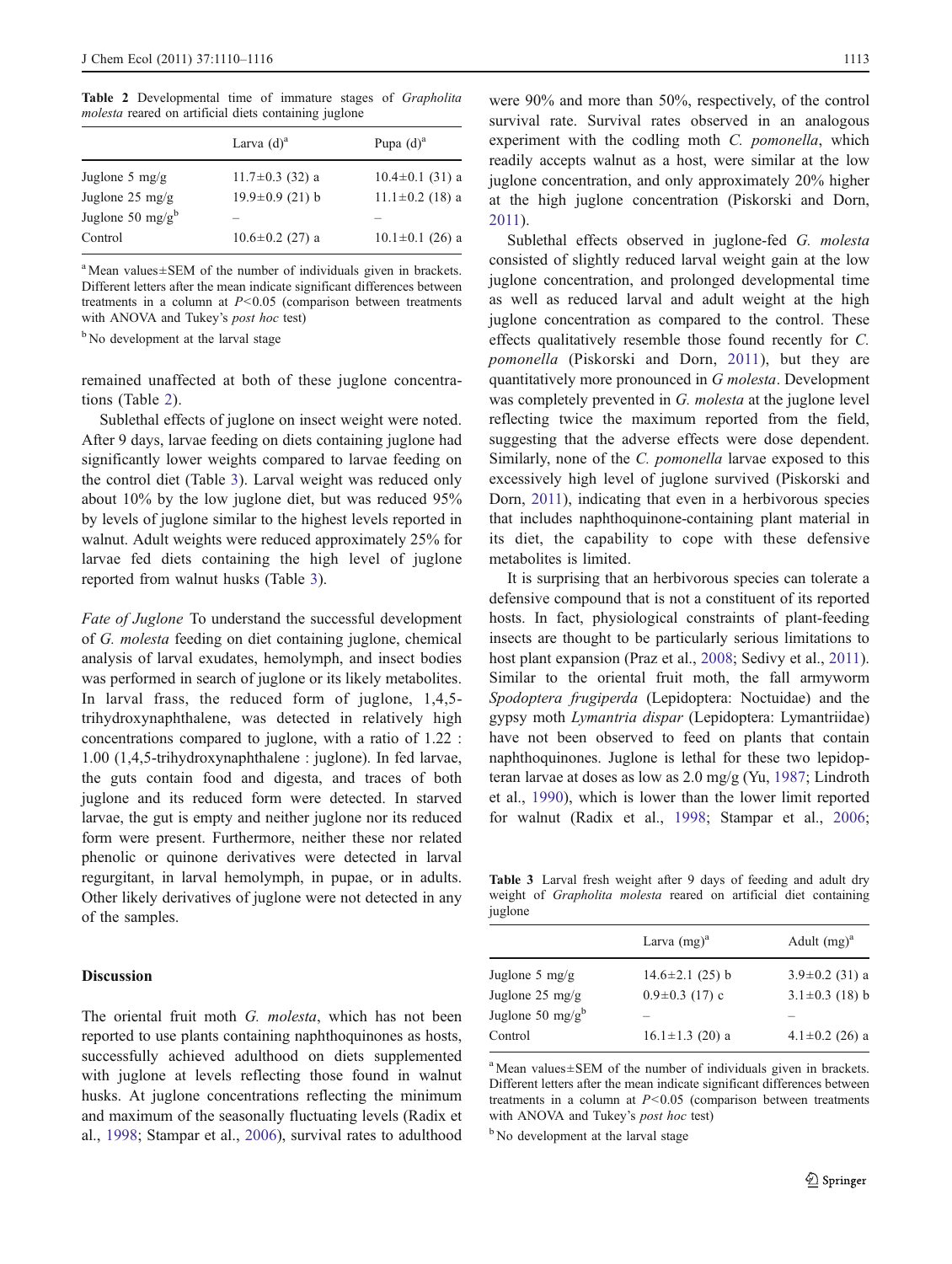Piskorski and Dorn, 2011), and lower than the concentrations tolerated by the oriental fruit moth.

The mechanism of tolerance to juglone by the oriental fruit moth needs further investigation. In other lepidopteran species, redox cycling (Thiboldeaux et al., 1994) or conjugation with glutathione (Thiboldeaux et al., 1998) could not satisfactorily explain the observed effects of 1,4 naphthoquinones. However, enzymatic reduction of the conjugated cyclic 1,4-dione moiety to the corresponding diol offered a good explanation for different susceptibilities of various lepidopteran species. Quinone reductase, which catalyses reduction of juglone, is active in the intestinal system of some lepidopterans (Yu, 1987; Lindroth, 1989). Low levels of quinone reductase activity (maximum 50 nmol/min/mg protein) were found in the fall armyworm and the gypsy moth, which perform poorly on juglonecontaining diet (Yu, 1987; Lindroth et al., 1990). In contrast, a high level of quinone reductase activity (174 to 288 nmol/min/mg protein) was measured in the luna moth, which performs well on juglone-containing diets (Lindroth, 1989).

We suggest that juglone is reduced in the intestinal system of G. molesta. Larval frass of G. molesta contained relatively high amounts of the trihydroxynaphthalene, but also some juglone, that may represent the compound derived directly from the diet. However, it is more likely that juglone is the product of a spontaneous reoxidation of 1,4,5-trihydroxynaphthalene in air (Hedin et al., 1980; Piskorski and Dorn, 2011). Various plant phenolic compounds are oxidized in the insect's gut (Summers and Felton, 1994; Barbehenn et al., 2003), but such reoxidation of trihydroxynaphthalene seems to be negligible, as indicated by the current work and two previous studies on juglone-tolerant lepidopterans (Lindroth, 1989; Piskorski and Dorn, 2011). Moreover, the absence of juglone in hemolymph and in larvae with emptied guts indicates that this compound is not sequestered by the insect. Hence, the mechanism of overcoming naphthoquinone-based plant defense in G. molesta may resemble that recently described for C. pomonella (Piskorski and Dorn, 2011).

Lack of infestation of Juglandaceae by the invasive G. molesta may have various reasons. First, the volatile profile of walnut (Bezemer and Mills, 2001; Witzgall et al., 2005; Casado et al., 2008) differs from that of peach, this herbivore's primary host (Natale et al., 2003) and from that of apple, its secondary host (Vallat and Dorn, 2005). Hence, the volatile blend emitted from walnut may fail to attract oriental fruit moth females during flight. Second, deterrent properties of naphthoquinones may prevent host acceptance, as shown for other insect species (Ferkovich and Norris, 1971; Faccoli et al., 2005). Third, the skin of walnut husks may pose a harder physical barrier than that of peach and other rosacean fruits, thus preventing penetration by

neonate larvae. Finally, we cannot exclude that some infestations may have gone unnoticed, as has similarly been discussed for related internal fruit feeders (Chen and Dorn, 2009).

We do not know whether juglone influences other lifehistory traits in this herbivore, such as fertility, mating success, longevity, or flight capacity (Cisneros and Barnes, 1974; Keil et al., 2001; Moreau et al., 2006; Torriani et al., 2010). Lifetime fecundity may suffer in cases with reduced adult weight (Bezemer and Mills, 2001) as noted for the high, but not for the low juglone level reported from walnut husks. However, naphthoquinones can be antimicrobial (Clark et al., 1990; Inbaraj and Chignell, 2004) and can act as dietary antioxidants (Johnson and Felton, 2001; Rodríguez et al., 2007), so that by feeding on nutritional sources containing naphthoquinones, insect herbivores may compensate for some fitness losses, or even gain fitness benefits by being better protected against infections and strong oxidants.

It is commonly accepted that many herbivores can widen not only their geographic but also their host range (Dambroski et al., 2005; Myers et al., 2006; Erbout et al., 2009; Chen and Dorn, 2010; Piskorski et al., 2010). The European corn borer Ostrinia nubilalis (Lepidoptera: Pyralidae) successfully added maize to its original host range in spite of the toxic properties of hydroxamic acids from this plant, in particular 2,4-dihydroxy-7-methoxy-l,4 benzoxazin-3-one (DIMBOA) (Campos et al., 1988; Martel et al., 2003). Likewise, apple was initially reported only as a secondary, relatively unimportant host plant of the oriental fruit moth (Rothschild and Vickers, 1991), but its significance as a host is continuously increasing (Natale et al., 2004; Myers et al., 2006), indicating the potential of this insect to rapidly adapt to new hosts. Our results suggest that in future, G. molesta could include juglandacean plants into its host range, provided other factors are favorable.

Acknowledgements We are grateful to Dominique Mazzi for helpful comments on the manuscript, and to Fabienne Hatt and Adriana Najar-Rodriguez for providing the insects. We thank the anonymous reviewers for their valuable comments.

### References

- BARNES, M. M. 1991. Codling moth occurrence, host race formation, and damage, pp. 313–327, in: L. van der Geest and H. Evenhuis (eds.). World Crop Pests, Vol. 5: Tortricid Pests. Their Biology, Natural Enemies and Control. Elsevier, Amsterdam.
- BARBEHENN, R., POOPAT, U., and SPENCER, B. 2003. Semiquinone and ascorbyl radicals in the gut fluids of caterpillars measured with EPR spectrometry. Insect Biochem. Molec. Biol. 33:125–130.
- BEZEMER, T. M. and MILLS, N. J. 2001. Walnut development affects chemical composition and codling moth performance. Agric. Forest Entomol. 3:191–199.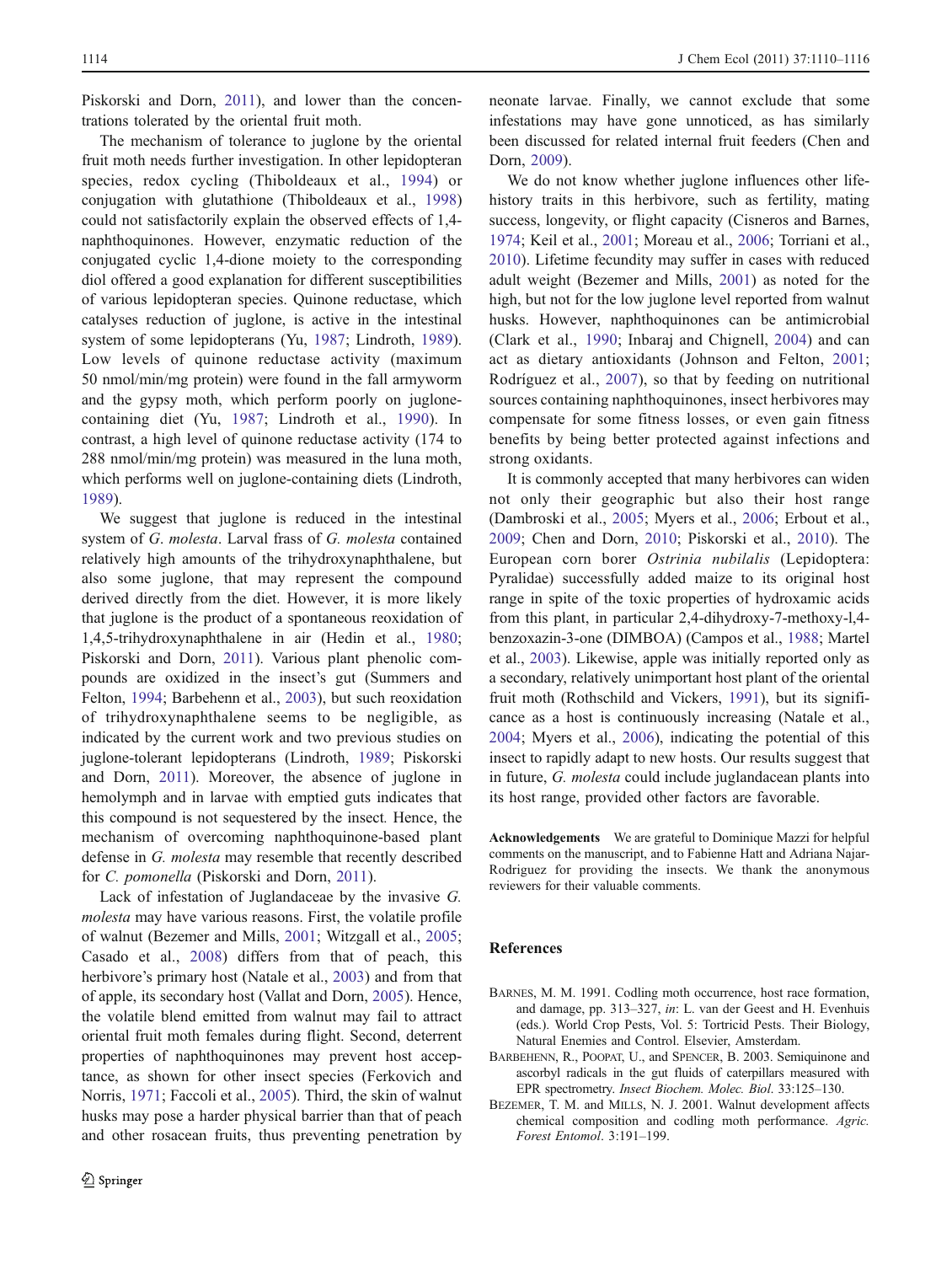- CAMPOS, F., ATKINSON, J., ARNASON, J. T., PHILOGENE, B. J. R., MORAND, P., WERSTIUK, N. H., and TIMMINS, G. 1988. Toxicity and toxicokinetics of 6-methoxybenzoazolinone (MBOA) in the European corn borer, Ostrinia nubilalis (Hübner). J. Chem. Ecol. 14:989–1002.
- CASADO, D., GEMENO, C., AVILLA, J., and RIBA, M. 2008. Diurnal variation of walnut tree volatiles and electrophysiological responses in Cydia pomonella (Lepidoptera: Tortricidae). Pest Manag. Sci. 64:736–747.
- CHEN, M. H. and DORN, S. 2009. Reliable and efficient discrimination of four internal fruit-feeding Cydia and Grapholita species (Lepidoptera: Tortricidae) by polymerase chain reactionrestriction fragment length polymorphism. J. Econ. Entomol. 102:2209–2216.
- CHEN, M. H. and DORN, S. 2010. Microsatellites reveal genetic differentiation among populations in an insect species with high genetic variability in dispersal, the codling moth, Cydia pomonella (L.) (Lepidoptera: Tortricidae). Bull. Entomol. Res. 100:75– 85.
- CISNEROS, F. H. and BARNES, M. M. 1974. Contribution to the biological and ecological characterization of apple and walnut host races of codling moth, Laspeyresia pomonella (L.): Moth longevity and oviposition capacity. Environ. Entomol. 3:402–406.
- CLARK, A. M., JURGENS, T. M., and HUFFORD, C. D. 1990. Antimicrobial activity of juglone. Phytother. Res. 4:11–14.
- COLARIC, M., VEBERIC, R., SOLAR, A., HUDINA, M., and STAMPAR, F. 2005. Phenolic acids, syringaldehyde, and juglone in fruits of different cultivars of Juglans regia L. J. Agric. Food Chem. 53:6390–6396.
- DAMBROSKI, H. R., LINN, C., BERLOCHER, S. H., FORBES, A. A., ROELOFS, W., and FEDER, J. L. 2005. The genetic basis for fruit odor discrimination in Rhagoletis flies and its significance for sympatric host shifts. Evolution 59:1953–1964.
- ERBOUT, N., DE MEYER, M., VANGESTEL, C., and LENS, L. U. C. 2009. Host plant toxicity affects developmental rates in a polyphagous fruit fly: Experimental evidence. Biol. J. Linn. Soc. 97:728–737.
- FACCOLI, M., BLAŽENEC, M., and SCHLYTER, F. 2005. Feeding response to host and nonhost compounds by males and females of the spruce bark bettle Ips typographus in a tunneling microassasy. J. Chem. Ecol. 31:745–759.
- FERKOVICH, S. M. and NORRIS, D. M. 1971. Naphthoquinone inhibitors of Periplaneta americana and Scolytus multistriatus feeding: Ultraviolet difference spectra of reactions of juglone, menadione, and 1,4-naphthoquinone with amino acids and the indicated mechanism of feeding inhibition. Chem. Biol. Interact. 4:23–30.
- HEDIN, P. A., COLLUM, D. H., LANGHANS, V. E., and GRAVES, C. H. 1980. Distribution of juglone and related compounds in pecan and their effect on Fusicladium effusum. J. Agric. Food Chem. 28:340–342.
- HERN, A. and DORN, S. 1999. Sexual dimorphism in the olfactory orientation of adult Cydia pomonella in response to  $\alpha$ -farnesene. Entomol. Exp. Appl. 92:63–72.
- INBARAJ, J. J. and CHIGNELL, C. F. 2004. Cytotoxic action of juglone and plumbagin: A mechanistic study using HaCaT keratinocytes. Chem. Res. Toxicol. 17:55–62.
- JOHNSON, K. S. and FELTON, G. W. 2001. Plant phenolics as dietary antioxidants for herbivorous insects: A test with genetically modified tobacco. J. Chem. Ecol. 27:2579–2597.
- KEIL, S., GU, H., and DORN, S. 2001. Response of Cydia pomonella to selection on mobility: Laboratory evaluation and field verification. Ecol. Entomol. 26:495–501.
- LINDROTH, R. L. 1989. Chemical ecology of luna moth: Effects of host plant on detoxification enzyme activity. J. Chem. Ecol. 15:2019–2029.
- LINDROTH, R. L., ANSON, B. D., and WEISBROD, A. V. 1990. Effects of protein and juglone on gypsy moths: Growth performance and detoxification enzyme activity. J. Chem. Ecol. 16:2533–2547.
- LOUDA, S. M., KENDALL, D., CONNOR, J., and SIMBERLOFF, D. 1997. Ecological effects of an insect introduced for the biological control of weeds. Science 277:1088–1090.
- MARTEL, C., REJASSE, A., ROUSSET, F., BETHENOD, M. T., and BOURGUET, D. 2003. Host-plant-associated genetic differentiation in Northern French populations of the European corn borer. Heredity 90:141–149.
- MOREAU, J., BENREY, B., and THIERY, D. 2006. Assessing larval food quality for phytophagous insects: Are the facts as simple as they appear? Funct. Ecol. 20:592–600.
- MYERS, C. T., HULL, L. A., and KRAWCZYK, G. 2006. Effects of orchard host plants on the oviposition preference of the oriental fruit moth (Lepidoptera: Tortricidae). J. Econ. Entomol. 99:1176– 1183.
- NATALE, D., MATTIACCI, L., HERN, A., PASQUALINI, E., and DORN, S. 2003. Response of female Cydia molesta (Lepidoptera: Tortricidae) to plant derived volatiles. Bull. Entomol. Res. 93:335–342.
- NATALE, D., MATTIACCI, L., PASQUALINI, E., and DORN, S. 2004. Apple and peach fruit volatiles and the apple constituent butyl hexanoate attract female oriental fruit moth, Cydia molesta, in the laboratory. J. Appl. Entomol. 128:22–27.
- NOTTER-HAUSMANN, C., and DORN, S. 2010. Relationship between behavior and physiology in an invasive pest species: Oviposition site selection and temperature-dependent development of the oriental fruit moth (Lepidoptera: Tortricidae). Environ. Entomol. 39:561–569.
- PHILLIPS, P. A. and BARNES, M. M. 1975. Host race formation among sympatric apple, walnut, and plum populations of the codling moth, Laspeyresia pomonella. Ann. Entomol. Soc. Am. 68:1053– 1060.
- PIÑERO, J. C. and DORN, S. 2009. Response of female oriental fruit moth to volatiles from apple and peach trees at three phenological stages. Entomol. Exp. Appl. 131:67–74.
- PISKORSKI, R. and DORN, S. 2011. How the oligophage codling moth Cydia pomonella survives on walnut despite its secondary metabolite juglone. J. Insect Physiol. 57:744–750.
- PISKORSKI, R., HANUS, R., VAŠÍČKOVÁ, S., CVAČKA, J., ŠOBOTNÍK, J., SVATOŠ, A., and VALTEROVÁ, I. 2007. Nitroalkenes and sesquiterpene hydrocarbons from the frontal gland of three Prorhinotermes termite species. J. Chem. Ecol. 33:1787–1794.
- PISKORSKI, R., TREMATERRA, P., and DORN, S. 2010. Cuticular hydrocarbon profiles of the codling moth larvae, Cydia pomonella (Lepidoptera: Tortricidae), reflect those of their host plant species. Biol. J. Linn. Soc. 101:376–384.
- PRAZ, C. J., MÜLLER, A., and DORN, S. 2008. Specialized bees fail to develop on non-host pollen: Do plants chemically protect their pollen? Ecology 89:795–804.
- RADIX, P., BASTIEN, C., JAY-ALLEMAND, C., CHARLOT, G., and SEIGLE-MURANDI, F. 1998. The influence of soil nature on polyphenols in walnut tissues. A possible explanation of differences in the expression of walnut blight. Agronomie 18:627–637.
- RODRÍGUEZ, J., OLEA-AZAR, C., CAVIERES, C., NORAMBUENA, E., DELGADO-CASTRO, T., SOTO-DELGADO, J., and ARAYA-MATUR-ANA, R. 2007. Antioxidant properties and free radical-scavenging reactivity of a family of hydroxynaphthalenones and dihydroxyanthracenones. Bioorg. Med. Chem. 15:7058–7065.
- ROTHSCHILD, G. and VICKERS, R. 1991. Biology, ecology and control of the oriental fruit moth, pp. 389–412, in: L. van der Geest and H. Evenhuis (eds.). World Crop Pests, Vol. 5: Tortricid Pests. Their Biology, Natural Enemies and Control. Elsevier, Amsterdam.
- SEDIVY, C., MÜLLER, A., and DORN, S. 2011. Closely related pollen generalist bees differ in their ability to develop on the same